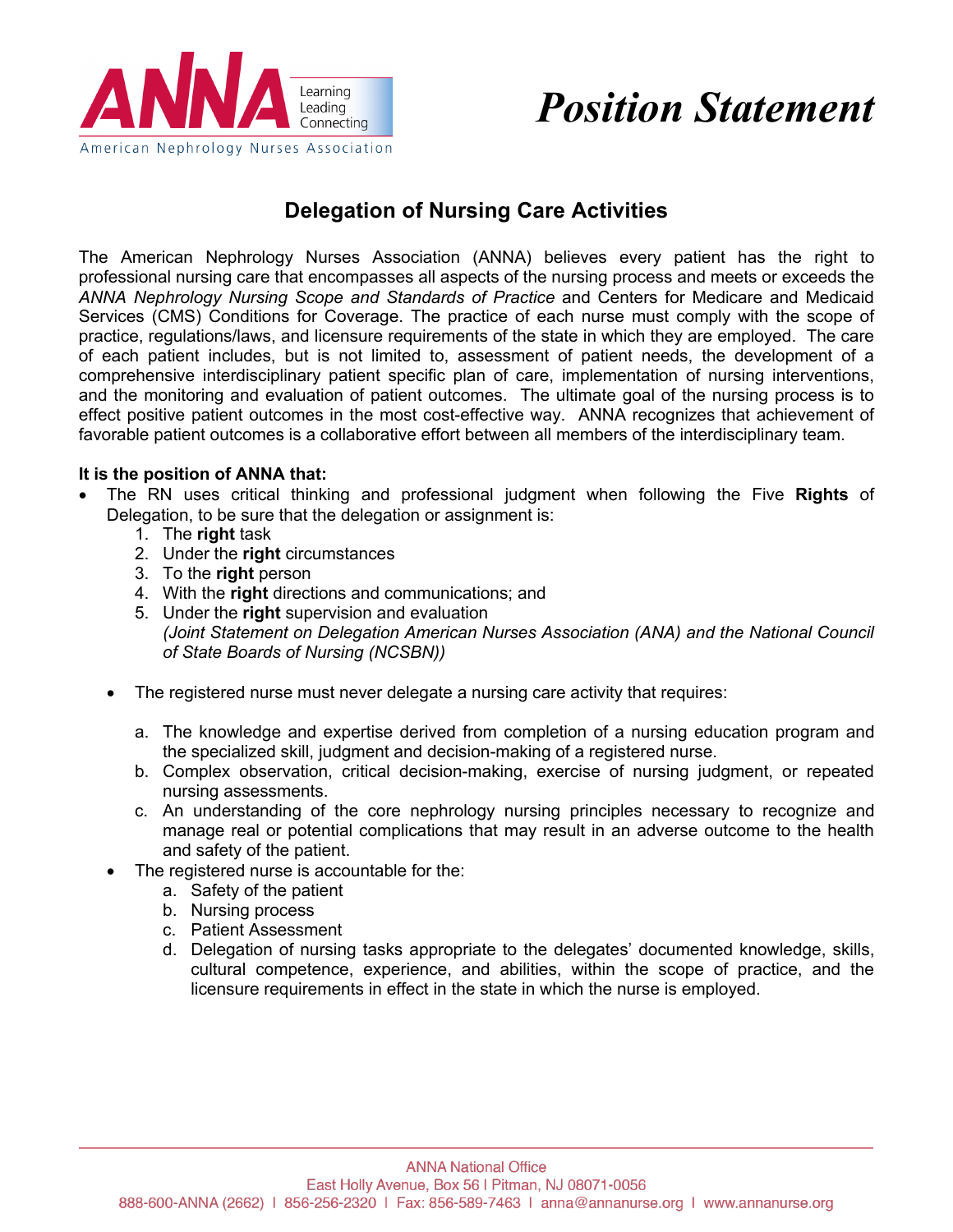- Delegation of nursing care activities to licensed practical/vocational nurses (LPN/LVNs) and/or certified dialysis patient care technicians (PCT)/ Certified Clinical Hemodialysis Technician (CCHT) shall comply with the following criteria:
	- a. The registered nurse must complete an assessment of the patient's nursing care needs prior to delegating any nursing intervention.
	- b. The registered nurse shall be accountable and responsible for all delegated nursing care activities or interventions, and she/he must remain present in the patient care area for ongoing monitoring and evaluation of the patient's response to the therapy.
	- c. The patient care activities must be within the licensure and/or certification requirements for the LPN/LVN or PCT/CCHT, practice setting, scope of practice, and the licensure requirements in effect in the state in which the nurse is employed. Additional specific facility/agency policies and procedures related to delegation may also apply.
	- d. The registered nurse shall have either instructed the LPN/LVN or PCT/CCHT in the delegated nursing care activity or verified the individual's competency to perform the activity. Persons to whom tasks are delegated should have the opportunity to ask questions and/or request clarification of expectations.
	- e. Clinical competency of these individual's will be documented and available, and verified at least annually.
	- f. Administration of medication is a nursing responsibility requiring knowledge of the indications, pharmacokinetic action, potential adverse reactions, correct dosage and contraindications, and, in general, is beyond the scope of practice of a PCT/CCHT. Administration of medications by PCT/CCHT's shall be limited to those medications considered part of the routine hemodialysis treatment, that is, normal saline and heparin via the extracorporeal circuit, intradermal lidocaine, and oxygen by nasal cannula, as allowed by the scope of practice, and licensure requirements in effect in the state in which the nurse or PCT/CCHT is employed.
	- g. Administration of any blood products and/or intravenous medications by infusion is a nursing responsibility and beyond the scope of practice of the PCT/CCHT.
- The registered nurse is legally accountable and clinically responsible for the complete documentation of the entire nursing process. When certain aspects of the nursing care activities or interventions are delegated to other personnel, the registered nurse retains the legal accountability and clinical responsibility for these activities.
- Registered Nurses are accountable and responsible for the assignment or delegation of nursing activities. Such assignments or delegation must be consistent with state practice acts, organizational policy and nursing standards of practice.

### **Background and Rationale**

The relationship between the registered nurse and the patient constitutes a legal and binding contract. The existence of this contract has been established through case law.

ANNA recognizes potential contributions to the care of nephrology patients by LPN/LVNs and PCT/CCHT's. The scope of practice of the registered nurse in the state where the nurse is employed may limit delegation of nursing care activities or interventions to these licensed and certified personnel.